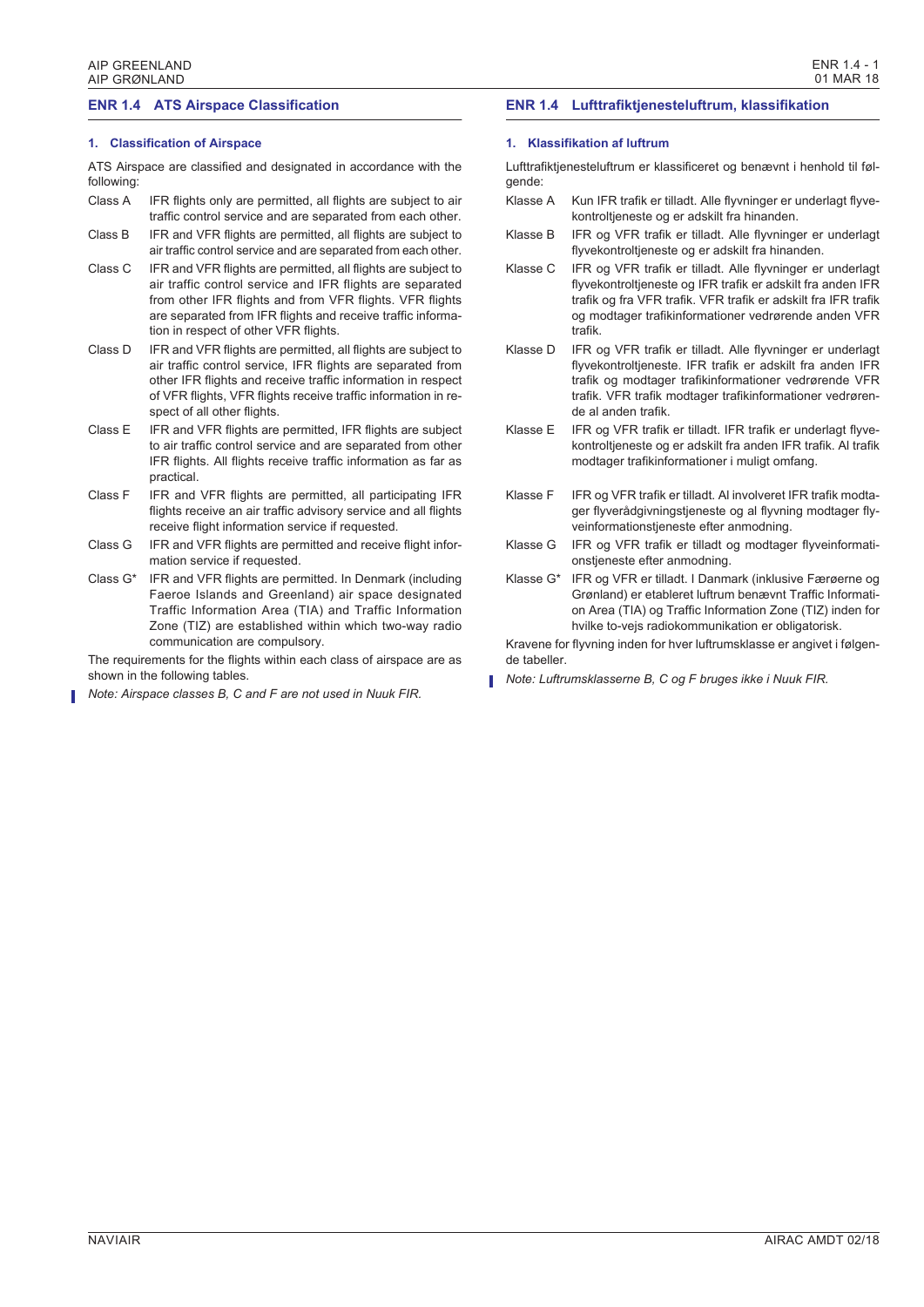| Class        | Type<br>of<br>flight | Separation<br>provided                 | Service provided                                                                                                                               | VMC visibility and distance<br>from cloud minima                                                                                                                                                                                                                                                                                                                                   | Speed<br>limitation                    | Radio com-<br>munication<br>requirement | <b>SSR</b><br>requirement<br>Mode | Subject<br>an ATC<br>clearance |
|--------------|----------------------|----------------------------------------|------------------------------------------------------------------------------------------------------------------------------------------------|------------------------------------------------------------------------------------------------------------------------------------------------------------------------------------------------------------------------------------------------------------------------------------------------------------------------------------------------------------------------------------|----------------------------------------|-----------------------------------------|-----------------------------------|--------------------------------|
| А            |                      | IFR only All traffic                   | Air traffic control<br>service                                                                                                                 | 8 KM at and above FL 100.<br>5 KM below FL 100.<br>1500 M horizontal and 300 M vertical<br>distance from cloud *                                                                                                                                                                                                                                                                   | Not applicable                         | Continuous<br>two-way                   | $A + C$                           | Yes                            |
| <b>B</b> *** | <b>IFR</b>           | All traffic                            | Air traffic control<br>service                                                                                                                 | Same as for VFR                                                                                                                                                                                                                                                                                                                                                                    | Not applicable                         | Continuous<br>two-way                   | $A + C$                           | Yes                            |
|              | <b>VFR</b>           | All traffic                            | Air traffic control<br>service                                                                                                                 | 8 KM at and above FL 100.<br>5 KM below FL 100.<br>1500 M horizontal and 300 M vertical<br>distance from cloud                                                                                                                                                                                                                                                                     | Not applicable                         | Continuous<br>two-way                   | $A + C$                           | Yes                            |
| $C***$       | <b>IFR</b>           | IFR from IFR<br>IFR from VFR           | Air traffic control<br>service                                                                                                                 | Same as for VFR                                                                                                                                                                                                                                                                                                                                                                    | Not applicable                         | Continuous<br>two-way                   | $A + C$                           | Yes                            |
|              | <b>VFR</b>           | VFR from IFR                           | Air traffic control<br>service for separation<br>from IFR.<br>VFR / VFR: traffic<br>information, and traffic<br>avoidance advice on<br>request | 8 KM at and above FL 100<br>5 KM below FL 100<br>1500 M horizontal and 300 M vertical<br>distance from cloud                                                                                                                                                                                                                                                                       | <b>250 KT IAS</b><br>below FL 100      | Continuous<br>two-way                   | $A + C$                           | Yes                            |
| D            | <b>IFR</b>           | IFR from IFR                           | Air traffic control<br>service including traffic<br>information about VFR<br>flights, and traffic<br>avoidance advice on<br>request            | Same as for VFR                                                                                                                                                                                                                                                                                                                                                                    | <b>250 KT IAS</b><br>below FL 100      | Continuous<br>two-way                   | $A + C$                           | Yes                            |
|              | <b>VFR</b>           | <b>NIL</b>                             | Air traffic control<br>service<br><b>Traffic information</b><br>between VFR and<br>IFR flights, and<br>traffic avoidance<br>advice on request  | 8 KM at and above FL 100.<br>5 KM below FL 100.<br>1500 M horizontal and 300 M vertical<br>distance from cloud                                                                                                                                                                                                                                                                     | <b>250 KT IAS</b><br>below FL 100      | Continuous<br>two-way                   | <b>No</b>                         | Yes                            |
| Е            | <b>IFR</b>           | IFR from IFR                           | Air traffic control<br>service and traffic<br>information about<br>VFR flights as far<br>as practical                                          | Same as for VFR                                                                                                                                                                                                                                                                                                                                                                    | <b>250 KT IAS</b><br>below FL 100      | Continuous<br>two-way                   | $A + C$                           | Yes                            |
|              | <b>VFR</b>           | <b>NIL</b>                             | Flight Information<br>service. Traffic<br>information as far<br>as practical                                                                   | 8 KM at and above FL 100.<br>5 KM below FL 100.<br>1500 M horizontal and 300 M vertical<br>distance from cloud                                                                                                                                                                                                                                                                     | <b>250 KT IAS</b><br>below FL 100      | No                                      | No                                | No                             |
| $F***$       | <b>IFR</b>           | IFR from IFR<br>as far as<br>practical | Air traffic advisory<br>service and flight<br>information service                                                                              | Same as for VFR                                                                                                                                                                                                                                                                                                                                                                    | <b>250 KT IAS</b><br>below FL 100      | Continuous<br>two-way                   | $A + C$                           | <b>No</b>                      |
|              | <b>VFR</b>           | <b>NIL</b>                             | Flight information<br>service                                                                                                                  | 8 KM at and above FL 100.<br>5 KM below FL 100.<br>1500 M horizontal and 300 M vertical<br>distance from cloud                                                                                                                                                                                                                                                                     | <b>250 KT IAS</b><br>below FL 100      | No                                      | No                                | No                             |
|              |                      |                                        |                                                                                                                                                | At and below 900 M (3000 FT) MSL or 300 M<br>(1000 FT) above terrain whichever is higher:<br>5 KM clear of cloud and in sight of ground or water<br>3 KM <sup>**</sup> clear of cloud and in sight of ground or water                                                                                                                                                              | <b>250 KT IAS</b><br><b>140 KT IAS</b> |                                         |                                   |                                |
| G            | <b>IFR</b>           | <b>NIL</b>                             | Flight information<br>service                                                                                                                  | Same as for VFR                                                                                                                                                                                                                                                                                                                                                                    | <b>250 KT IAS</b><br>below FL 100      | Continuous<br>two-way                   | $A + C$                           | No                             |
|              | <b>VFR</b>           | <b>NIL</b>                             | Flight information<br>service                                                                                                                  | 8 KM at and above FL 100.<br>5 KM below FL 100.<br>1500 M horizontal and 300 M vertical<br>distance from cloud                                                                                                                                                                                                                                                                     | <b>250 KT IAS</b><br>below FL 100      | No ****                                 | No                                | <b>No</b>                      |
|              |                      |                                        |                                                                                                                                                | At and below 900 M (3000 FT) MSL or 300 M<br>(1000 FT) above terrain whichever is higher:<br>5 KM clear of cloud and in sight of ground or water<br>3 KM** clear of cloud and in sight of ground or water<br>The VMC minima given for airspace class A are for guidance to pilots in case of communication failure and do not imply acceptance of VFR flights in airspace class A. | <b>250 KT IAS</b><br><b>140 KT IAS</b> |                                         |                                   |                                |

\*\* Aircraft established in the aerodrome traffic pattern, may operate with a flight visibility of not less than 1.5 KM, clear of cloud and in sight of the aerodrome. Manned balloons may operate at or below 450 M (1500 FT) MSL or 300 M (1000 FT) above terrain whichever is higher, in flight visibility of not less than 1.5 KM.

Helicopters may operate in flight visibility of not less than 0.8 KM, if manoeuvred at a speed that will give adequate opportunity to observe other traffic or any obstacle in time to avoid collision.

\*\*\* Airspace classes B, C and F are not used in Nuuk FIR.

\*\*\*\* Part of airspace class G - designated Traffic Information Zone (TIZ) and Traffic Information Area (TIA) - has a requirement for continuous two-way radio communication.

Ť